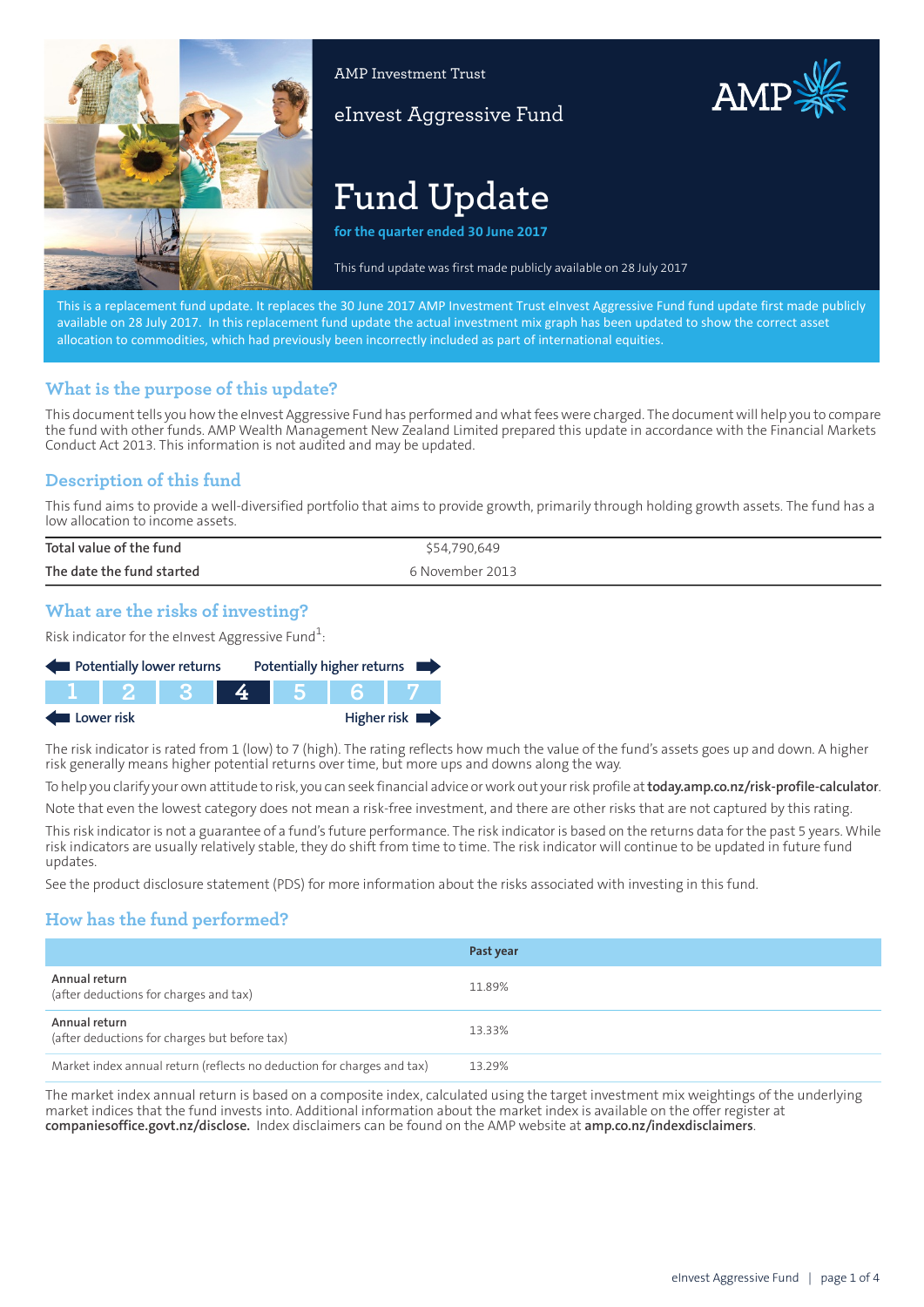#### **Annual return graph**



This shows the return afterfund charges and tax for each year ending 31 March since the fund started. The last bar shows the average annual return since the fund started, up to 30 June 2017.

**Important:** This does not tell you how the fund will perform in the future.

Returns in this update are after tax at the highest prescribed investor rate (PIR) of tax for an individual New Zealand resident. Your tax may be lower.

## **What fees are investors charged?**

Investors in the eInvest Aggressive Fund are charged fund charges. In the year to 31 March 2017 these were:

|                                             | % of net asset value                                                     |
|---------------------------------------------|--------------------------------------------------------------------------|
| Total fund charges                          | 1.61%                                                                    |
| Which are made up of -                      |                                                                          |
| Total management and administration charges | 1.61%                                                                    |
| Including -                                 |                                                                          |
| Manager's basic fee                         | 1.12%                                                                    |
| Other management and administration charges | 0.49%                                                                    |
| Total performance-based fees                | $0.00\%$                                                                 |
| <b>Other charges</b>                        | Dollar amount per investor or description<br>of how charge is calculated |
| <b>NIL</b>                                  |                                                                          |

Investors may also be charged individual action fees for specific actions or decisions (for example, for withdrawing from or switching funds). See the 'fees and other charges' document on the entry relating to the offer of interests in the AMP Investment Trust maintained on the offer register (**[companiesoffice.govt.nz/disclose](http://companiesoffice.govt.nz/disclose)**) for more information about those fees.

Small differences in fees and charges can have a big impact on your investment over the long term.

#### **Example of how this applies to an investor**

Craig had \$10,000 in the fund at the start of the year and did not make any further contributions. At the end of the year, Craig received a return after fund charges were deducted of \$1,189.00 (that is 11.89% of his initial \$10,000). Craig also paid \$0.00 in other charges. This gives Craig a total return after tax of \$1,189.00 for the year.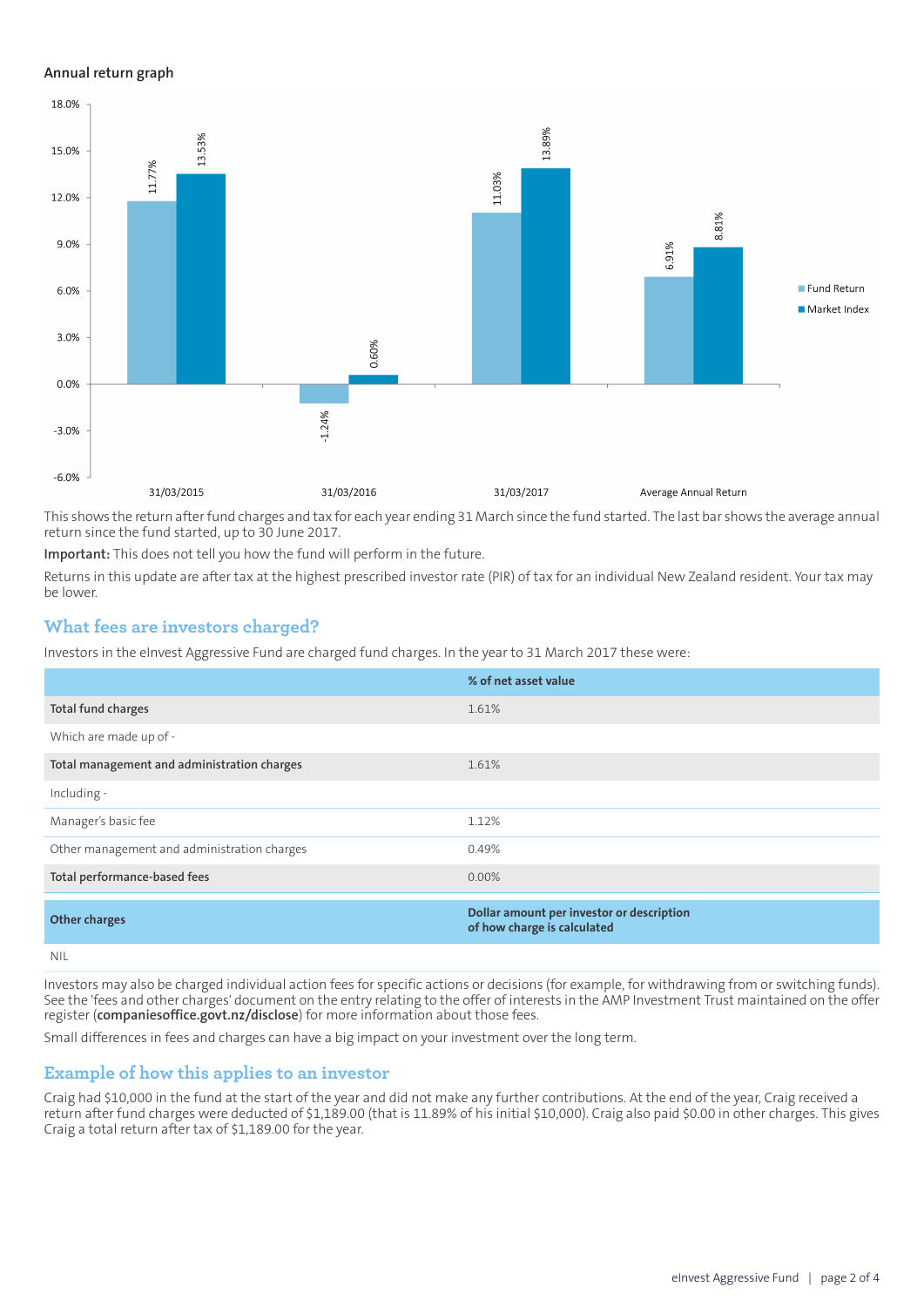# **What does the fund invest in?**

#### **Actual investment mix<sup>2</sup>**

This shows the types of assets that the fund invests in.



#### **Target investment mix**

This shows the mix of assets that the fund generally intends to invest in.

| <b>Asset Type</b>            | <b>Allocation</b> |
|------------------------------|-------------------|
| Cash and cash equivalents    | 5.00%             |
| New Zealand fixed interest   | 3.00%             |
| International fixed interest | 5.00%             |
| Australasian equities        | 24.50%            |
| International equities       | 50.00%            |
| Listed property              | 7.00%             |
| Unlisted property            | $0.00\%$          |
| Commodities                  | 0.00%             |
| Other*                       | 5.50%             |

\*Other consists of alternative assets (5.50%)

#### **Top 10 investments<sup>2</sup>**

|    | <b>Name</b>                                             | Percentage<br>of fund<br>net assets | <b>Asset Type</b>         | Country     | <b>Credit rating</b><br>(if applicable) |
|----|---------------------------------------------------------|-------------------------------------|---------------------------|-------------|-----------------------------------------|
| 1  | Orbis Global Equity LE Fund                             | 4.30%                               | International equities    | Australia   | N/A                                     |
| 2  | Call Account (Westpac Banking Corporation Advance Acct) | 3.43%                               | Cash and cash equivalents | New Zealand | $A-1+$                                  |
| 3  | Call Account (ANZ 32 Day Constant Maturity Date)        | 1.43%                               | Cash and cash equivalents | New Zealand | $A-1+$                                  |
| 4  | Fisher & Paykel Healthcare Corp                         | 1.13%                               | Australasian equities     | New Zealand | N/A                                     |
| 5  | Commonwealth Bank of Australia                          | 0.97%                               | Australasian equities     | Australia   | N/A                                     |
| 6  | Kiwi Property Group Ltd                                 | 0.96%                               | Australasian equities     | New Zealand | N/A                                     |
|    | Call Account (Rabobank Advance Account NZD)             | 0.88%                               | Cash and cash equivalents | New Zealand | $A-1$                                   |
| 8  | Fletcher Building Ltd                                   | 0.85%                               | Australasian equities     | New Zealand | N/A                                     |
| 9  | Auckland International Airport                          | 0.85%                               | Australasian equities     | New Zealand | N/A                                     |
| 10 | Spark New Zealand Ltd                                   | 0.81%                               | Australasian equities     | New Zealand | N/A                                     |

The top 10 investments make up 15.61% of the fund.